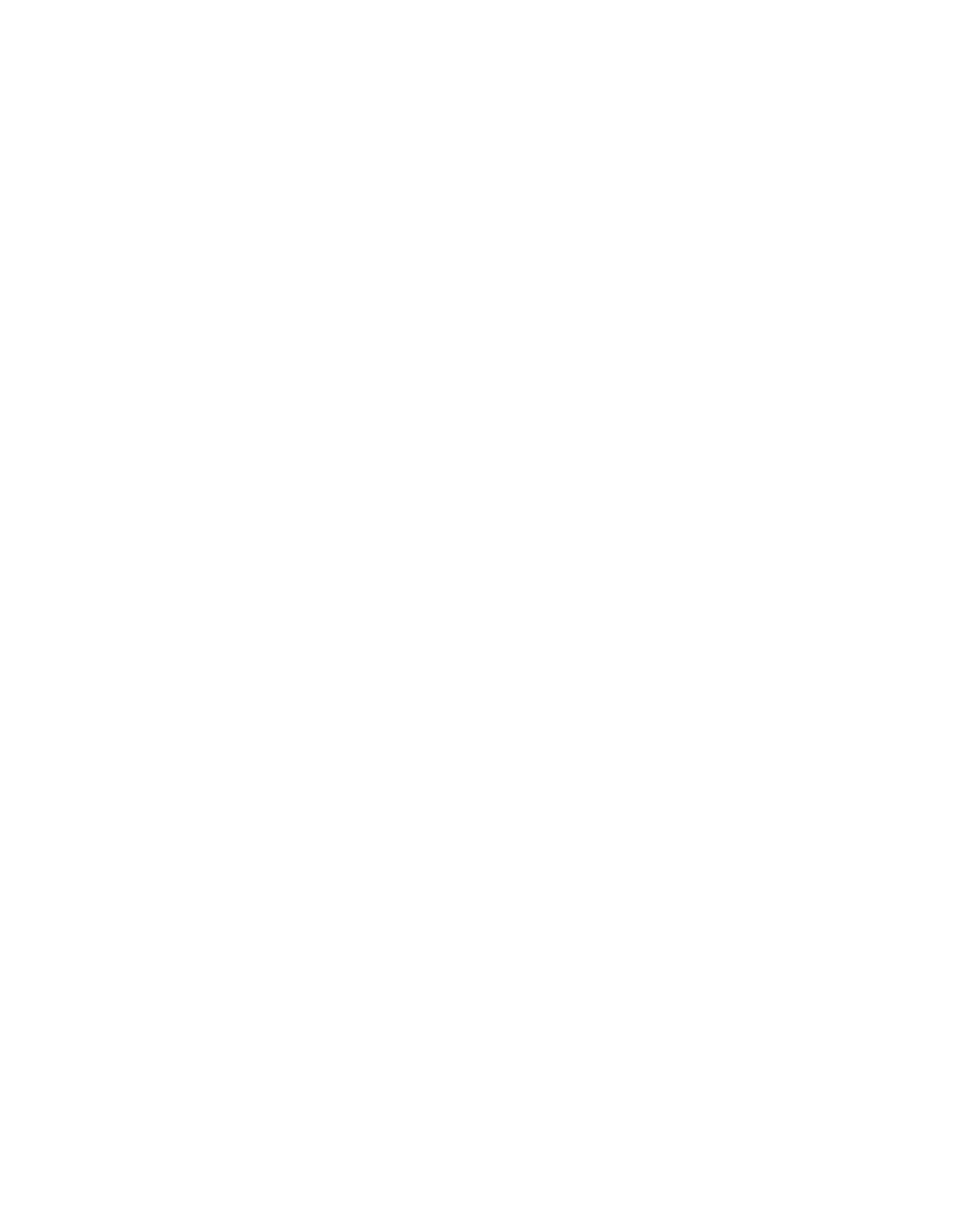#### **Introduction**

The Washington, DC metropolitan area is a large, economically robust region. It contains roughly 5.5 million people spread out over three states, the District of Columbia, 23 counties and independent cities, and 90 municipalities. The region's economy is heavily dependent upon public sector employment, especially the federal government and private companies that contract with the government. Roughly 38 percent of the region's economic output is related to government spending.<sup>[1](#page-2-0)</sup> The region also has a relatively well-paid and well-educated workforce. In fact, it is among the most educated metropolitan areas in the country, with nearly half of residents [2](#page-2-1)5 or older holding a bachelor's degree in 2010.<sup>2</sup> Poverty rates are only about half the national average.<sup>3</sup>

The region is racially and economically diverse, but is also among the most segregated metropolitan areas in the country.<sup>[4](#page-2-3)</sup> The region is majority-minority, with non-Hispanic Whites making up 47 percent of the population. More than one in five residents in the region are foreign-born. The eastern half of the region, including the neighborhoods east of the Anacostia River in the District and large parts of Prince George's County, carry the region's burden of poverty and distress. This includes neighborhoods with the majority of the region's minority populations, poor residents, subsidized housing, its lowest home values, and its highest crime rates. In contrast, the District's western neighborhoods and suburbs enjoy the bulk of the region's prosperity, jobs, amenities, and high-valued neighborhoods. [5](#page-2-4) Various state laws and the lack of a regional government with land use authority give local governments, particularly counties, a lot of discretion in adopting housing policy, and contribute to uneven patterns of development.

<span id="page-2-0"></span><sup>1.</sup> Marchio and Berube (2015).

<span id="page-2-1"></span><sup>2.</sup> Berube (2012).

<span id="page-2-2"></span><sup>3.</sup> Unless otherwise noted, all demographic figures were taken from the U.S. Census, American Community Survey's 5-year averages for the Washington-Arlington-Alexandria, DC-VA-MD-WV Metro Area.

<span id="page-2-3"></span><sup>4.</sup> Florida (2015).

<span id="page-2-4"></span><sup>5.</sup> Brookings Institution (1999).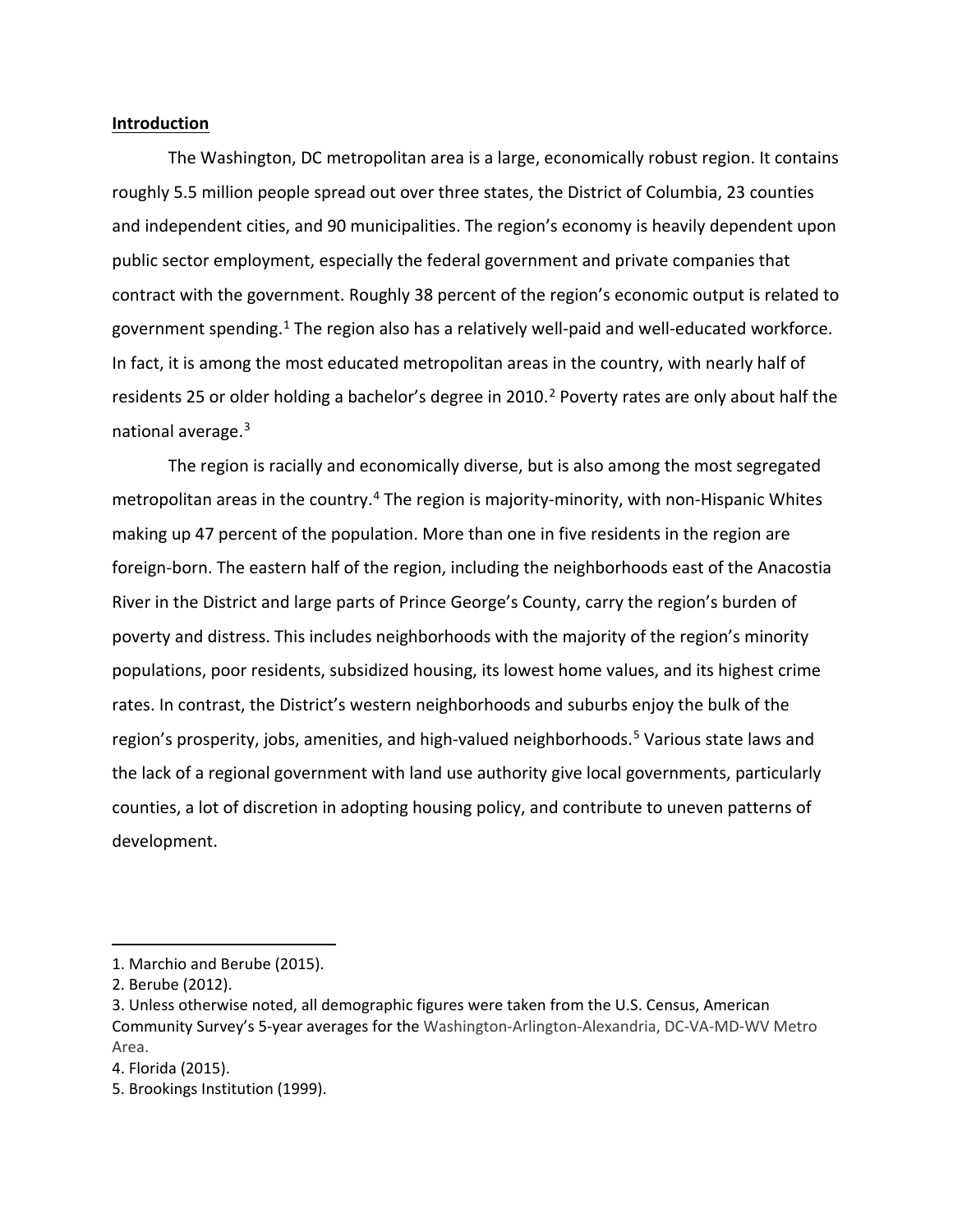The Washington, DC region is also one of the most expensive places in the country to live. In 2013, the median house price was over double that of the nation and median rents were over [6](#page-3-0)0 percent higher.<sup>6</sup> While the region is among the wealthiest in the nation, more than a third of households spend more than 30 percent of their income on housing. Not surprisingly, those at the bottom are the most cost-burdened. In the District, 64 percent of the lowest-income residents devote half or more of their income to housing.<sup>[7](#page-3-1)</sup> Tens of thousands remain on the waiting list for public housing and rental vouchers, and as of December 2016, both lists were closed. Scores of homeless families fill the region's shelters, which lack thousands of beds.[8](#page-3-2)

In recent years, the housing crisis has been exacerbated by sharp demand for new housing combined with a constrained supply, particularly after the Great Recession. Young, educated professionals have moved into the region's most popular neighborhoods, largely inside the District. Between 1990 and 2010, the region grew by 37 percent, outpacing all other northeast metro areas. In the District, new residents have reversed decades of population loss while also pushing up property values and rents. Between 2000 and 2015, the average year-end sale price of a home in the region increased by 118 percent and as much as 275 percent in the District, compared to only 53 percent nationwide.<sup>[9](#page-3-3)</sup> The vast majority of new units catered to higher-income renters and homeowners. These trends have led to the direct and indirect displacement of many long-term residents and have helped to push poverty into the most disadvantaged neighborhoods in the District and its inner and outer suburbs.<sup>[10](#page-3-4)</sup>

What would it take to remake neighborhoods to move the region toward integration by race and income in the next few decades? In this paper, I propose strategies that build towards regional housing policies and plans, but also recognize the tough political realities of making regionalism work. This "regionalism light" approach stresses the need for broader adoption of and coordination across policies that are currently working at the local level while also building

 $\overline{a}$ 

<span id="page-3-0"></span><sup>6.</sup> Blumenthal, McGinty, and Pendall (2016).

<span id="page-3-1"></span><sup>7.</sup> Rivers (2015).

<span id="page-3-2"></span><sup>8.</sup> Hendey, Tatian, and MacDonald (2014).

<span id="page-3-3"></span><sup>9.</sup> Blumenthal, McGinty, and Pendall (2016).

<span id="page-3-4"></span><sup>10.</sup> Hyra (2014); Lung-Amam, Anacker, and Finio (2016).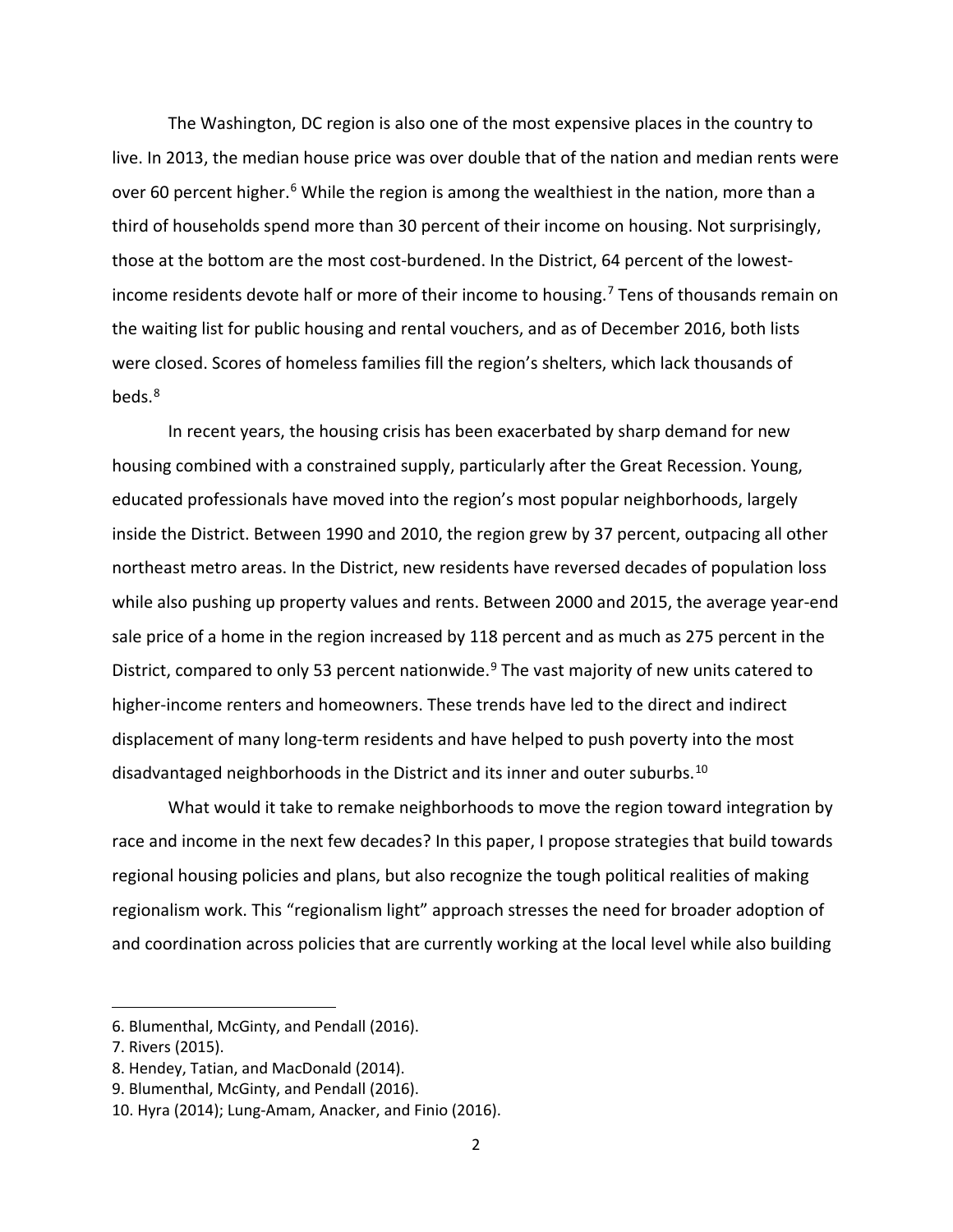upon promising regional inroads. While regional cooperation on housing policies and planning has been by far the exception rather than the rule in the US, the Washington, DC metropolitan area has already made progress where many have failed. Given the strength of the region's economy and its progressive municipalities, who are already national leaders on affordable housing issues, it is well-poised to continue to do so.

# **Inclusive Housing Growth and Preservation Strategies**

While many different tools could be used to build more inclusive neighborhoods in the Washington, DC region, the protection and the production of affordable housing is key given the region's current affordability crises. I focus on four strategies that can break down barriers to housing inclusion in existing neighborhoods as well as build a strong platform for current and future residents to be a part of the region's continued growth and prosperity. These are to preserve existing affordable units through aggressive anti-displacement strategies; capture land value to produce new affordable housing, especially near transit; increase the density and diversity of suburban housing; and tackle the region's stark east-west divide with fair-share policies.

# **Preserving What We Have through Aggressive Anti-Displacement Strategies**

One of the most significant challenges that the DC region faces is preserving its existing stock of affordable housing in the midst of intense market pressures. The District, for example, had about half as many low-cost rental units in 2013 as it did in 2002.<sup>[11](#page-4-0)</sup> To combat these trends, the region needs a more strategic approach to preserving existing subsidized and "naturally occurring" affordable units, and more aggressive anti-displacement measures that will keep existing low-income renters and homeowners in place.

The District has a good system to monitor and preserve existing subsidized units that can be strengthened and adopted more widely across the region. The DC Preservation Network is comprised of representatives from city housing agencies, the US Department of Housing and Urban Development (HUD), community-based organizations, and affordable housing developers. It maintains a database of assisted multifamily properties, organizes tenants, and

l

<span id="page-4-0"></span><sup>11.</sup> Rivers (2015).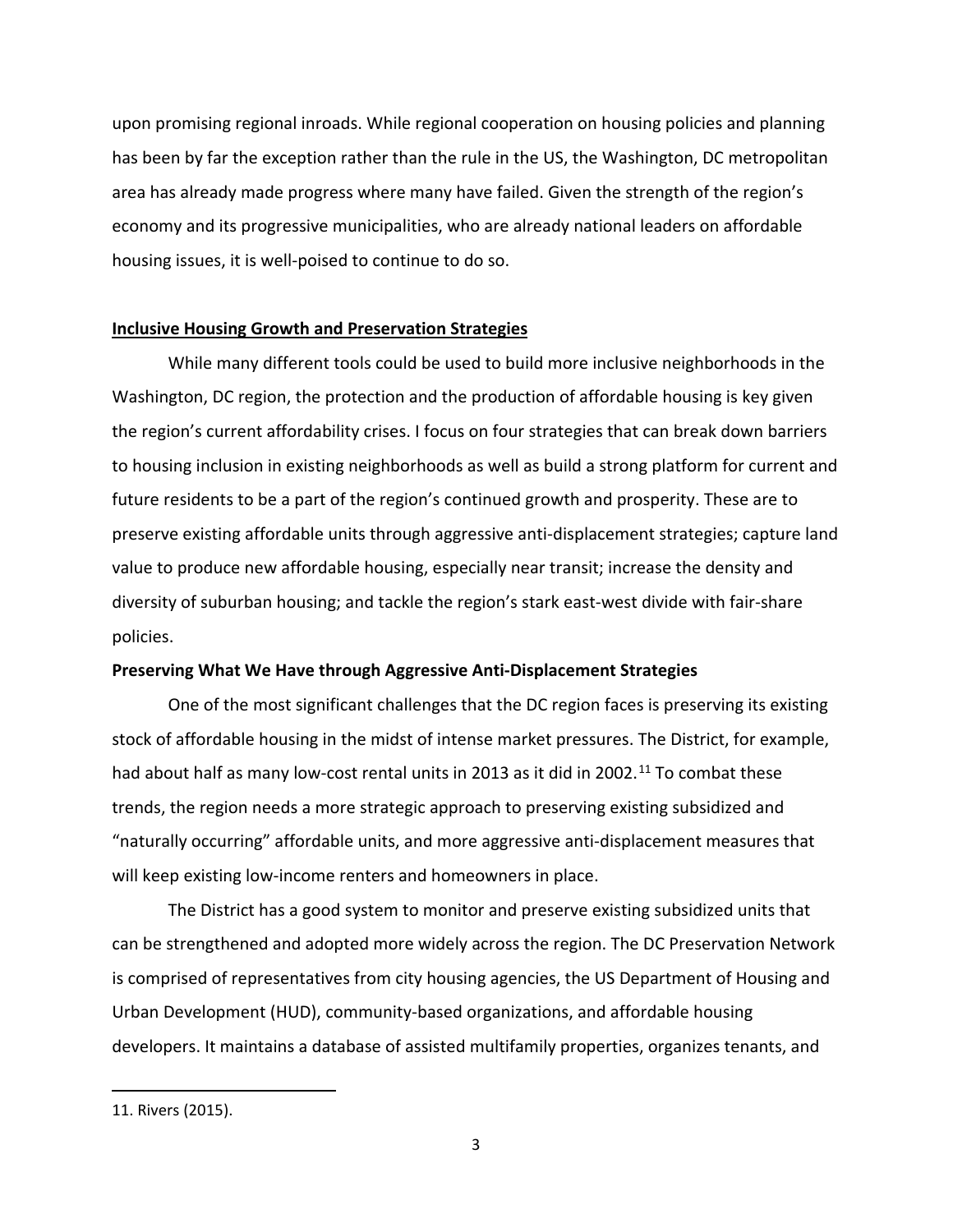reaches out to owners and managers to preserve affordable units in properties at risk of losing their subsidies. The city should redouble their efforts and coordinate their actions to prioritize those properties that receive federal subsidies, serve vulnerable populations, and maintain economic diversity in neighborhoods.<sup>[12](#page-5-0)</sup> The Metropolitan Washington Council of Governments (MWCOG), the region's metropolitan planning organization, should organize a regional network to play a similar function and act as a central repository for monitoring and prioritizing affordable housing preservation strategies.

Preservation strategies are also needed for "naturally occurring" or market-rate affordable housing units. Municipalities that have been successful preserving the affordability of these units, such as Cook County, Illinois, have done so by incentivizing landlords to retain below-market-rate units with tax abatements and exemptions. To ensure that market-rate units are kept not only affordable, but also in good repair, such efforts should be combined with programs that focus on code enforcement and assistance for housing repairs. Recent initiatives in Montgomery County to conduct annual inspections of all rental units and adopt stricter penalties for code violations, and DC's loan program to eliminate safety and environmental hazards, are important local precedents.

Other anti-displacement tools that the region already has in place are strong tenants' rights policies, including regulations regarding condominium conversions, sales of rental properties, and rent control. Currently the District, Montgomery County, and Prince George's County are among the only jurisdictions in the country with laws that allow tenants or municipalities to purchase properties before landlords can offer them to outside buyers. In DC, the city pays nonprofits and legal advocates to advise tenants who want to purchase their properties and provides low-interest loans to help them make an offer. This program has had widespread success, saving approximately 7,500 affordable units in the District since its founding in 1978, including in some the hottest neighborhoods.<sup>[13](#page-5-1)</sup> However, in recent years, funding for the program has decreased while development pressures have increased, leading to a reduced number of tenant purchases.<sup>[14](#page-5-2)</sup> DC's suite of tenant protections also includes rent

 $\overline{\phantom{a}}$ 

<span id="page-5-0"></span><sup>12.</sup> Tatian (2015).

<span id="page-5-1"></span><sup>13.</sup> Coalition for Nonprofit Housing and Economic Development (2012); Gallaher (2016).

<span id="page-5-2"></span><sup>14.</sup> Wogan (2015).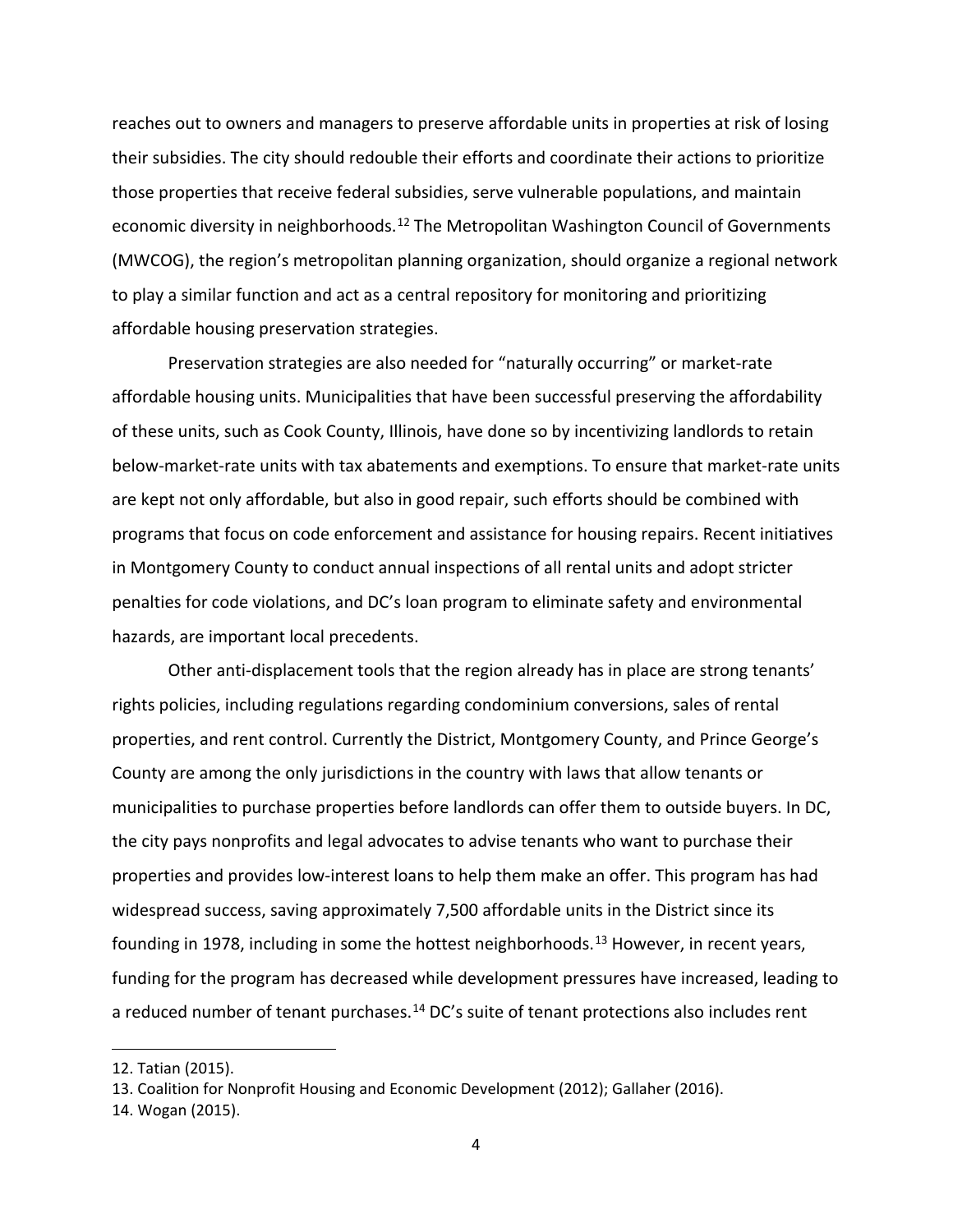control. However, it largely applies to units built before 1975, affects only landlords with more than four units and existing tenants, and has various loopholes that allow landlords to push up rents.[15](#page-6-0) Stricter provisions for existing rent control and right-of-first-refusal regulations as well as additional funding for the latter are needed to slow the tide of displacement, particularly within the District.

On the regional front, MWCOG has little leverage to force local governments to adopt stricter rental laws, but many municipalities may be willing to sign on to a regional tenant's bill of rights. Adopted in DC and Montgomery County, these bills include provisions for ensuring home health and safety as well as combatting predatory rental practices that help advocacy groups hold municipalities accountable for adopting stronger tenant regulations.

For homeowners, tax relief and other forms of assistance designed to help residents stay in place need to be more aggressively adopted and funded. Tax relief policies generally benefit residents who have lived in their homes for a number of years by deferring property tax increases until they sell. Many jurisdictions in the region have such policies, but DC's policy is the most aggressive. Through the homestead deduction, it provides tax relief to residents who own their properties as a principal residence by limiting the amount of annual increase, with greater limitations for seniors and the disabled. The District also provides a refundable property tax credit to lower-income homeowners *and* renters. Other policies provide assistance for maintenance and repair costs that can cause elderly and low-income homeowners to sell their properties. In DC, such measures also need to be extended to families with multiple children, who find it increasingly difficult to remain in the city.

#### **Capturing the Market in the Region's Most Valued Land**

While the federal government provides local governments with critical affordable housing funding, these sources have been declining for decades and are insufficient. Municipalities need to come up with additional funds to meet demand, especially in expensive, high-growth regions like metropolitan Washington. A significant opportunity lies in capturing more property market value and better directing those funds into affordable housing near the region's most valued land, especially near transit.

l

<span id="page-6-0"></span><sup>15.</sup> Ibid.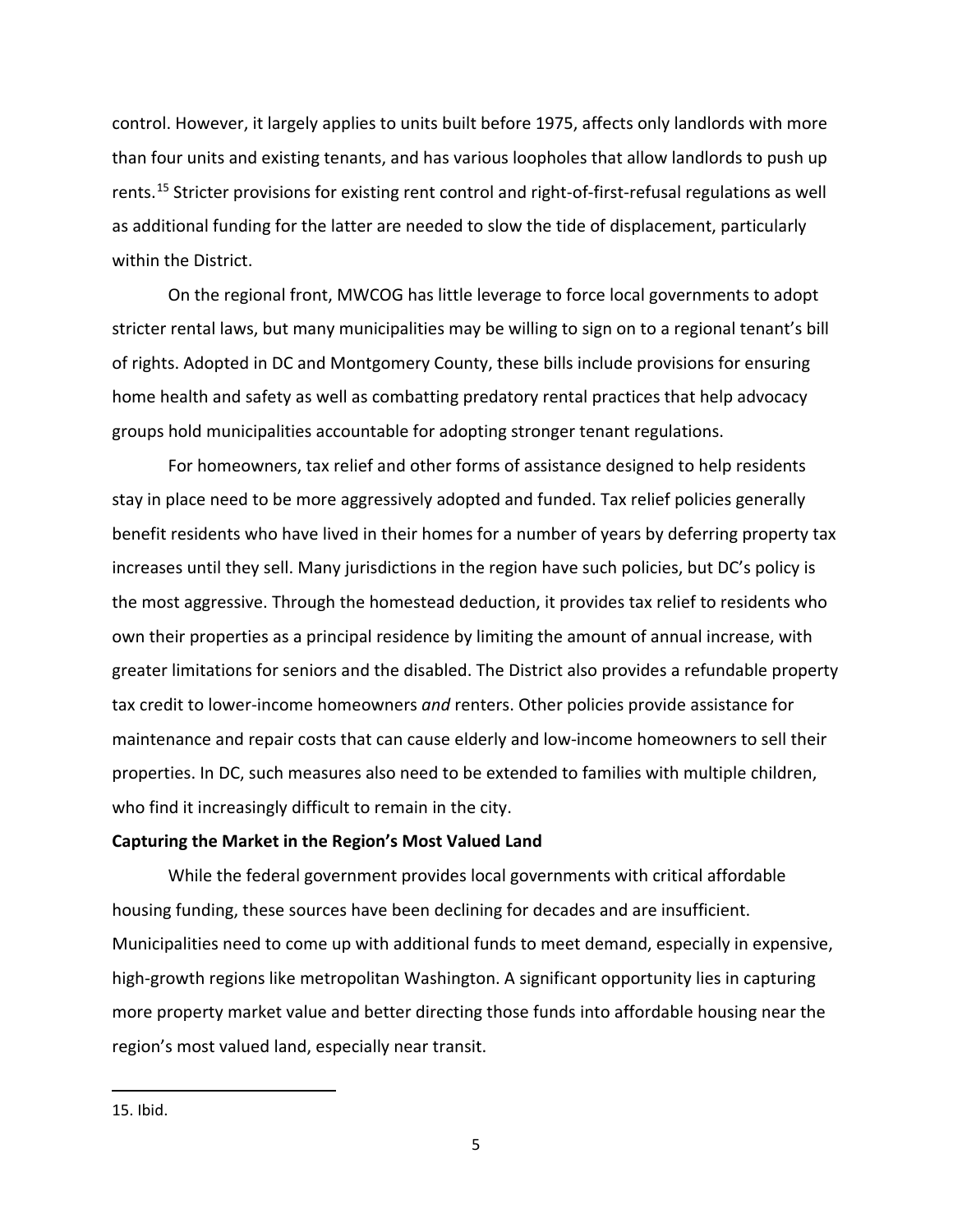Various municipalities, including the District, Montgomery County, Fairfax County, Arlington, and Alexandria have local housing trust funds, but they lack consistency in how and the extent to which they are capitalized. While some have dedicated funding sources, others rely largely on voluntary developer contributions. Some have invested heavily in their funds, as in the case of DC's \$100 million investment in 2016, while others' investments have been more limited, as in the case of the City of Alexandria, which has collected only about \$33 million over its fund's nearly thirty-year history.<sup>[16](#page-7-0)</sup> Existing funds should require dedicated funding sources that take advantage of the region's growth, such as deed, recordation, and property tax revenues; they should be supplemented by, not reliant upon, voluntary contributions.

The region also needs non-municipal revenue sources not tied to local governments. In 2002, MWCOG was among the first US metropolitan areas to establish a regional housing trust fund. The Washington Area Housing Trust Fund (WAHTF) leverages corporate contributions to provide low-interest loans to affordable housing developers throughout the region. While that fund is largely defunct, in recent years Washington-area philanthropies, nonprofits, and businesses have established similar funds. Since 2014, the Greater Washington Housing Leaders Group, which is made up of over a dozen public and private sector leaders, has helped to push efforts like the DC Preservation Loan Fund, which leverages private capital to invest in the production and preservation of affordable housing in the Washington region. While attempting to revive its regional housing trust fund, MWCOG should also support the existing efforts of these regional foundations and nonprofits as a particularly effective funding source for its highgrowth market area.

In the use of both local and regional housing trust funds, priority needs to be given to the production and protection of affordable housing near transit. Currently, much of the region's highest-valued real estate is located near metro rail lines, and in the coming decades, it is expected that the majority of new housing production will be near existing and new transit projects.<sup>[17](#page-7-1)</sup> In DC and inner suburbs like Arlington and Silver Spring, the region has successfully used transit-oriented development (TOD) designations to create dense, mixed-use

 $\overline{\phantom{a}}$ 

<span id="page-7-0"></span><sup>16.</sup> City of Alexandria (2016).

<span id="page-7-1"></span><sup>17.</sup> Washington DC Economic Partnership (2016).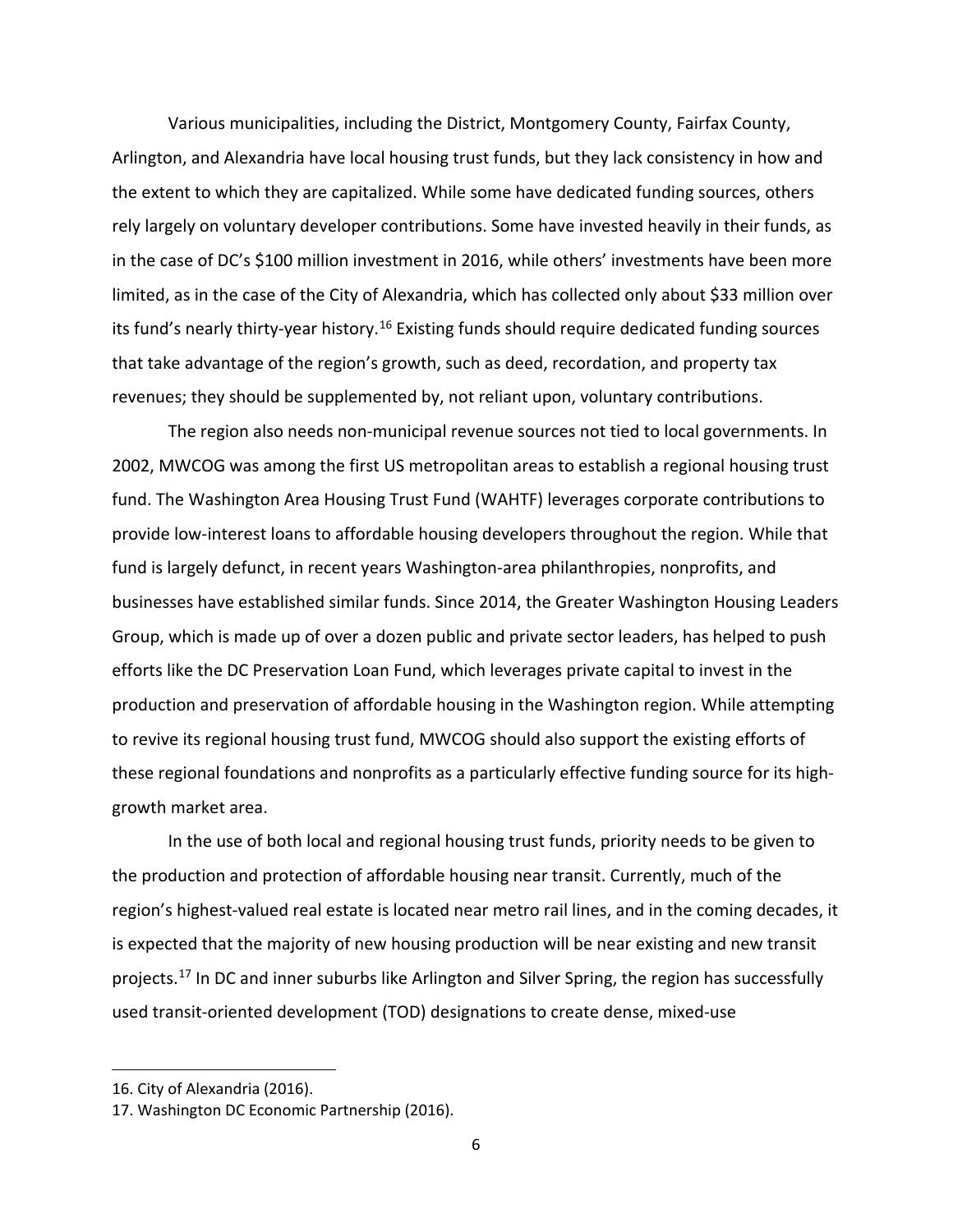development. However, several municipalities do not require affordable housing within their TODs, and many non-Metrorail transit locations facing similar affordability challenges currently lack such policies and protections. Within TOD sites, inclusionary zoning policies are needed that allow for both higher densities and a higher percentage of affordable housing units (up to 25 or 30 percent, as opposed to the 12 to 15 percent required by inclusionary zoning policies in much of the region). These sites should have standard policies regarding reduced parking minimums, waivers for historic preservation standards, and streamlined permitting processes to reduce the cost of affordable housing production. While inclusionary zoning has been a tough sell outside of the most progressive municipalities in the region, the protection of affordable housing near transit is a widely recognized regional goal. *Region Forward*, the region's 2010 vision plan produced by a coalition of local governments, includes the goal of having at least 80 percent of new or preserved affordable units located near critical transit nodes. Designated areas should include not only neighborhoods near metro rail lines, but also other forms of transit, such as the Purple Line (the region's first light rail project), bus rapid transit routes, and streetcar lines.

Common standards for TOD sites should give attention to a range of housing needs, including workforce housing and housing for the region's most disadvantaged households. Priority for both rental and ownership opportunities in TOD sites should be given to residents seeking to live close to their work, not only to reduce transit times and costs, but also to increase the percentage of low-income residents downtown and in areas west of the city where most jobs are currently located. Given the severe shortage of units for the very-low-income residents of the region and the paucity of public housing units and rental vouchers, standards also need to include a percentage of units for those whose incomes currently often fall outside of inclusionary zoning levels (i.e., 15 to 30 percent of AMI).

#### **Encouraging Diverse and Dense Suburban Neighborhoods**

While protecting existing affordable housing units and producing new housing near transit can significantly increase regional affordable housing, there are a number of suburban neighborhoods that fall outside these areas. Promoting more inclusion in these neighborhoods requires strategies focused on increasing the density and diversity of the existing housing stock,

7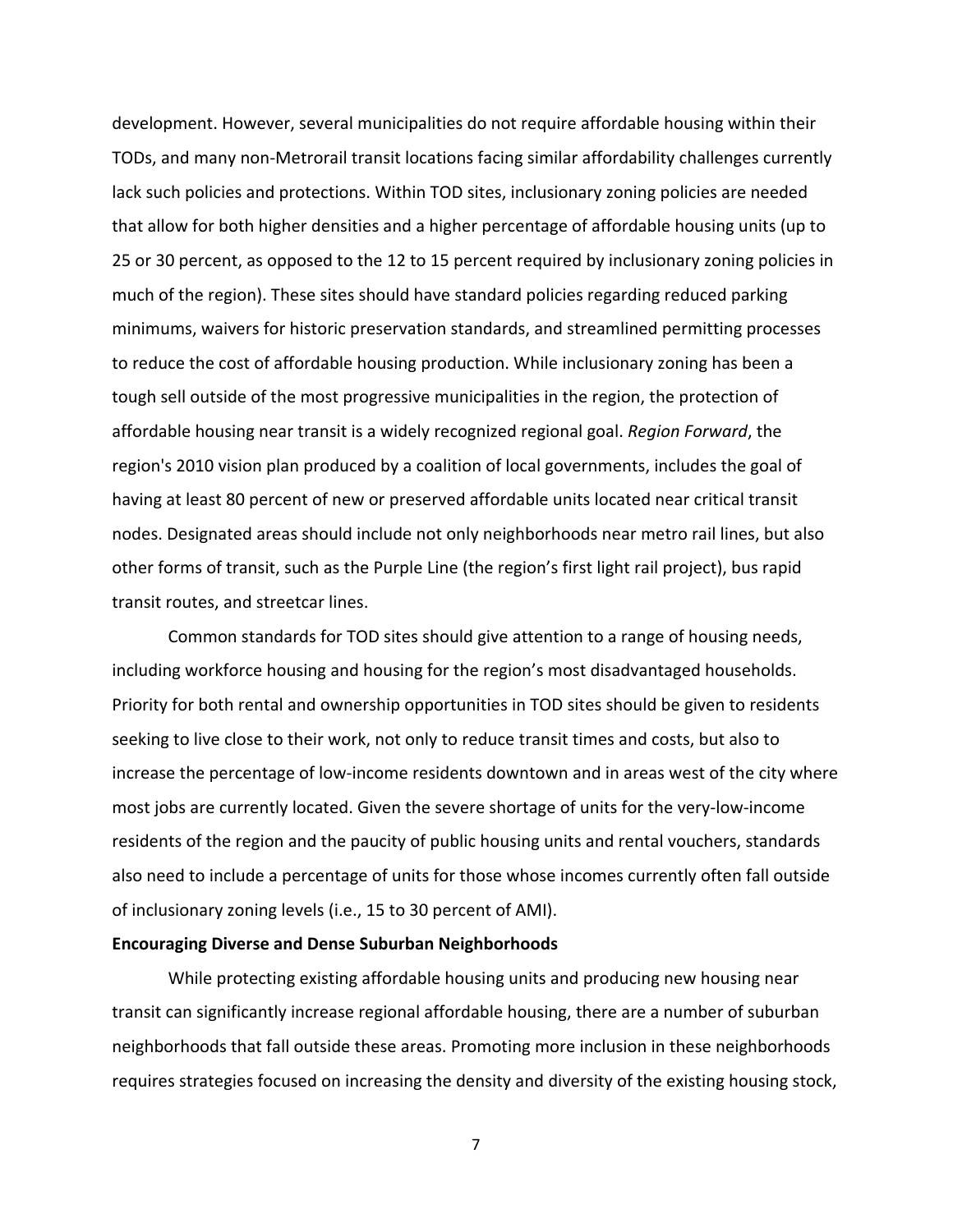such as streamlined accessory dwelling unit (ADU) provisions, more mixed-use and higher density zoning policies near existing commercial and transit corridors, and strategies to reinvest in declining inner-ring suburban housing.

Many municipalities and counties, such as the District, Montgomery County, Arlington, and Fairfax County, have existing ADU policies that allow by-right small dwelling units on existing single-family lots. Such policies, however, contain different provisions across municipalities and are often too onerous to provide a reliable source of affordable housing units.[18](#page-9-0) Existing policies need more standardized and streamlined provisions (such as for permitting requirements) and incentives for owners to take advantage of these provisions. The city of Santa Cruz, California, for example, waives development fees and offers low-cost construction loans for ADUs that are made available to low- and very-low-income households. They also subsidize ADU construction and education programs, offer expedited permitting, exempt ADU dwellings from certain parking requirements, and have modified setback requirements in single-family zones to encourage ADU construction.

Even with coordinated ADU policies and incentives in place, however, if they are not required by zoning, many suburban neighborhoods will likely continue to shirk their responsibility to contribute to the region's affordable housing challenges. *Region Forward*'s designation of Regional Activity Centers, areas currently targeted by local comprehensive plans for future employment and housing growth, provides a starting point for more aggressive zoning changes, including those that can make room for more mid-rise, multi-unit, and clustered housing in existing low-density suburban areas. [19](#page-9-1) Montgomery County's Moderately Priced Dwelling Unit (MPDU) program, its inclusionary zoning program that has been in place since 1978, provides a model for mixing different unit sizes and housing densities in architecturally compatible ways.

It is also important to recognize that many inner suburbs facing decline already have a fairly dense supply of "missing middle" housing built in the post-war period.<sup>[20](#page-9-2)</sup> Communities

<span id="page-9-2"></span>20. Hanlon et al. (2010).

 $\overline{a}$ 

<span id="page-9-0"></span><sup>18.</sup> Blumenthal, McGinty, and Pendall (2016).

<span id="page-9-1"></span><sup>19.</sup> See, for instance, "missing middle" housing strategies in Parolek (2015).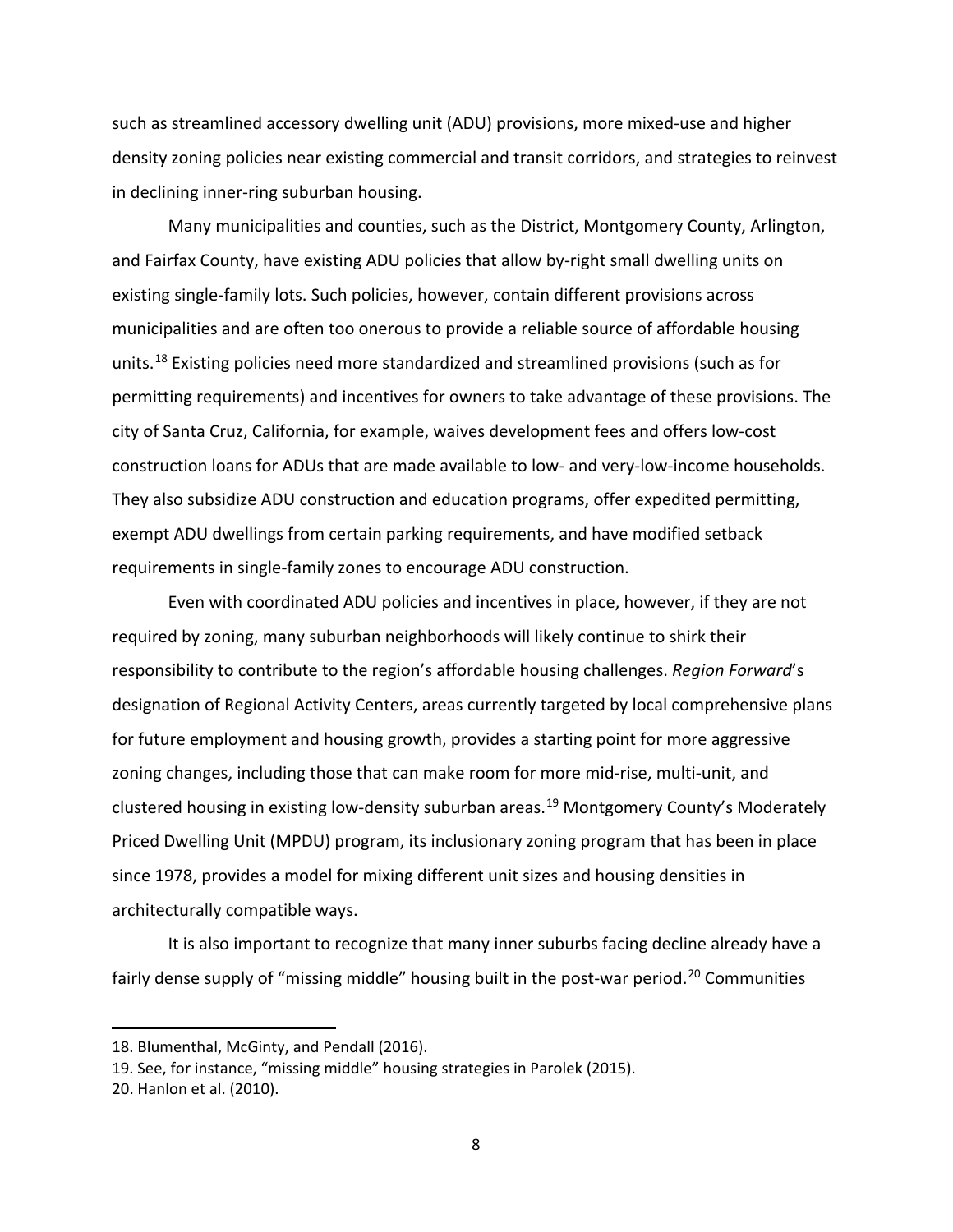such as Langley Park in Prince George's County are struggling with rising costs associated with aging housing and infrastructure as well as increasing poverty rates, but often lack the policy tools and fiscal resources needed address these challenges.<sup>[21](#page-10-0)</sup> In the 1990s, to revitalize its older suburbs, Baltimore County established a new county office that issued homeowner and business assistance loans, redeveloped town centers, and invested heavily in infrastructure.<sup>[22](#page-10-1)</sup> Washington-area counties could establish similar revitalization programs that leverage their strong tax base and target communities most in need. When combined with strict code enforcement policies that hold developers accountable for maintaining high standards of housing, county governments can help to both stem the forces of inner-ring decline and invest in the revitalization of these communities.

## **Breaking through the East-West Divide with Regional Fair-Share Policies**

One of the primary challenges of neighborhood equity and inclusion in the Washington, DC region is the stark difference between communities in its eastern and western sections. The lack of regional approach to tackling this divide leads to government inefficiencies, exacerbates income and racial inequality, and contributes to a lack of affordable housing.<sup>[23](#page-10-2)</sup> However, the region has a history of working together to address housing issues and a platform upon which to build coordinated regional approaches to issues like homelessness and housing vouchers.

In March 2015, the District, Montgomery County, and Prince George's County announced plans to work together to end homelessness in the region. In doing so, government leaders committed to addressing issues of affordable housing, workforce development, economic development, and supportive services. While the details of this partnership are still being hammered out, it marks an important step towards a regional and multi-sectoral approach to homelessness. To be effective, this partnership should include more regional jurisdictions, set specific goals and targets, and identify funding sources for specific programs. Previous studies have, for instance, pointed to the need for more permanent supportive housing and rapid-rehousing programs, increased subsidized housing for extremely low-income

 $\overline{a}$ 

<span id="page-10-0"></span><sup>21.</sup> Lung-Amam et. al (2017).

<span id="page-10-1"></span><sup>22.</sup> Vicino (2008).

<span id="page-10-2"></span><sup>22.</sup> Lovells et al. (2014)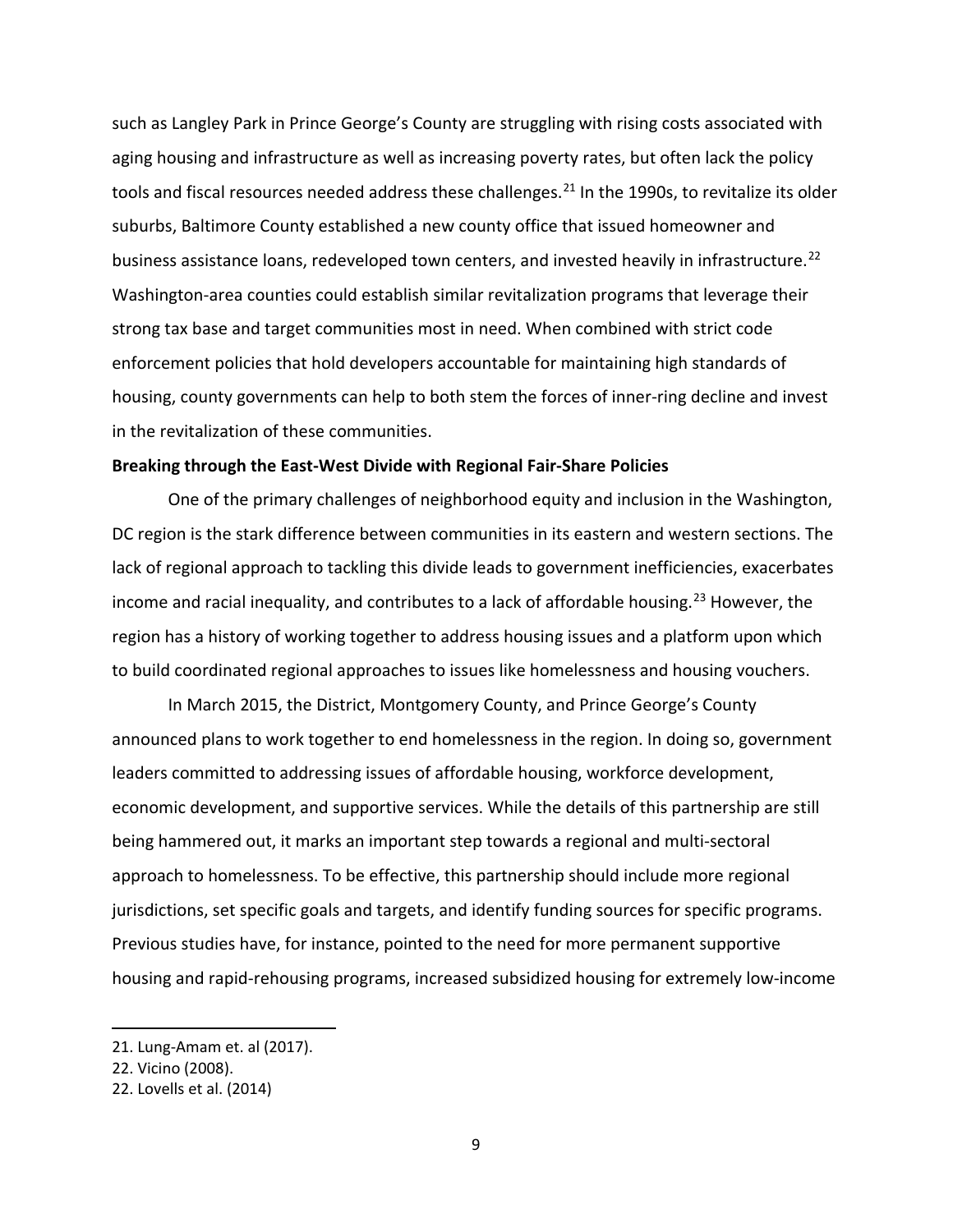residents, and job training for low-skilled and low-wage workers.<sup>[24](#page-11-0)</sup> The partnership should also encourage municipalities to promote a more equitable distribution of homeless shelters and transitional housing within their jurisdictions. The District's recent efforts to distribute new homeless shelters in all wards of the city, though strongly resisted, shows what is possible with political will.

While regional fair share policies around subsidized housing are likely to face fierce opposition, there is an opportunity to make progress around the distribution and coordination of housing choice vouchers (HCVs). As Pendall's introductory essay in this volume notes, MWCOG has already begun conversations with regional stakeholders about conducting a regional Assessment of Fair Housing (AFH) that could be the basis of inter-jurisdictional cooperation on various housing policy issues, particularly HCVs. There are a range of issues that lead many voucher holders to concentrate in the region's most disadvantaged neighborhoods. These include the unequal distribution of housing vouchers, a lack of housing counseling, the willingness of landlords to accept vouchers, and limited affordable options in high-opportunity neighborhoods (i.e., those near jobs, good schools, and transit). [25](#page-11-1) Regional coordination around subsidized housing policies can address interregional mobility issues in various ways, such as by encouraging all municipalities to adopt anti-source-of-income discrimination laws that prevent prospective landlords from considering a tenant's source of income. The District and several counties in Maryland have such laws, but many other municipalities and counties do not. Regional housing trust funds, DC Preservation Loan funds, or other regional sources could also be used to supplement federal vouchers to encourage residents to locate into more opportunity-rich neighborhoods.

### **Concluding Thoughts**

There are many challenges in implementing such an ambitious agenda for neighborhood racial and economic inclusion. Primary among them is stimulating the cooperation needed to make it happen, especially given the fragmented structure of municipal governance and land

 $\overline{\phantom{a}}$ 

<span id="page-11-0"></span><sup>24.</sup> Chapman (2016).

<span id="page-11-1"></span><sup>24.</sup> Howell (2014).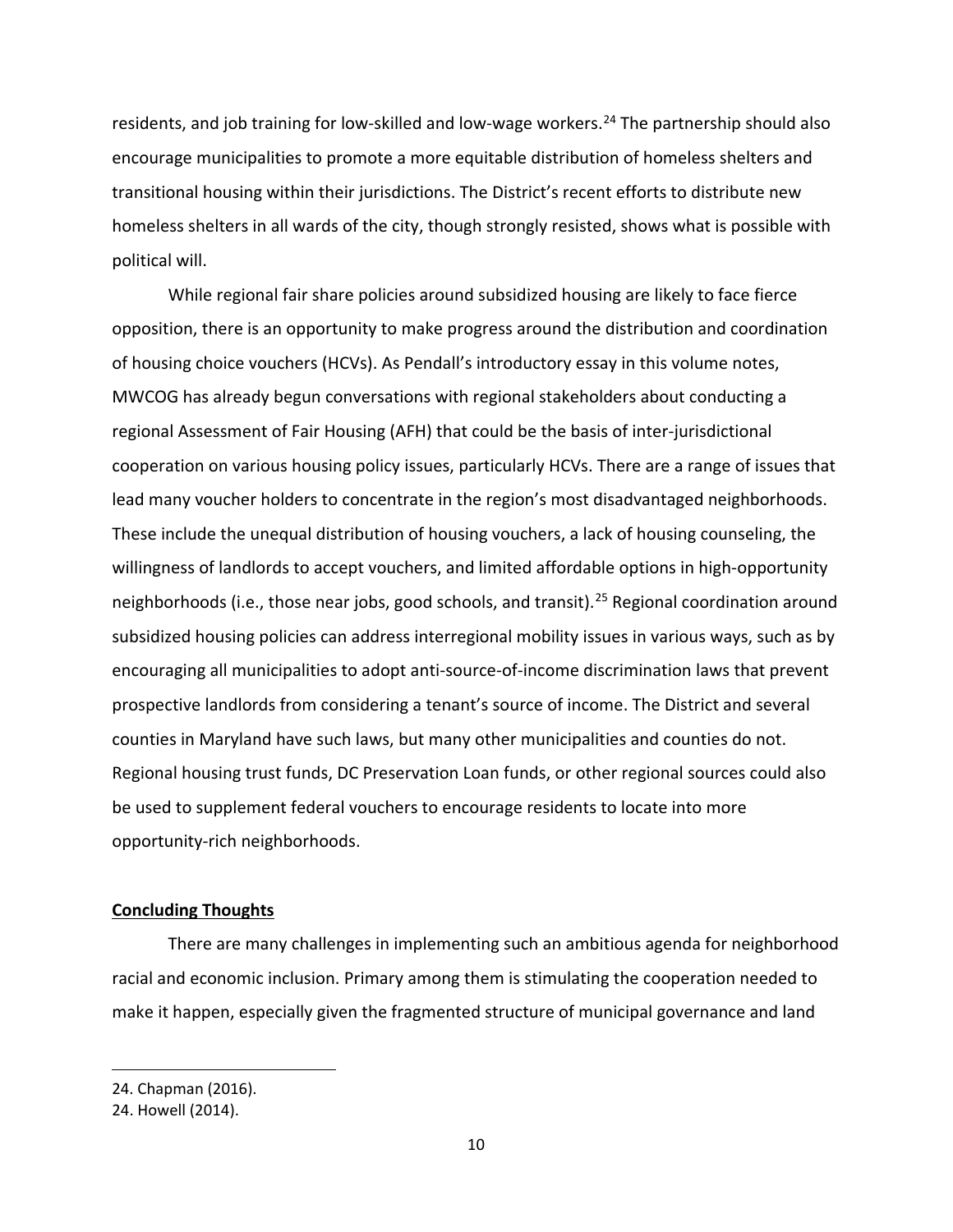use authority. However, the Washington region is not as fragmented as many areas of the country, and many of the decisions related to housing policy are made at the county level. Further, the region has a strong track record and framework for collaboration. MWCOG convenes regional leaders on a monthly basis who have found common ground on plans for transportation, economic development, and the environment. Housing is always among the toughest issues to tackle regionally, but MWCOG already collects and shares affordable housing data and best practices, develops strategic partnerships among municipalities to promote affordability, and monitors the region's progress on creating and preserving affordable housing. Developing a housing plan and a more inclusive decision-making process could push housing issues forward on the regional front, while continuing to make progress in local communities.

A regional housing plan will help municipal leaders formulate shared goals and keep them on track to meeting them. An effective plan would contain specific local housing targets for production and preservation, with regional equity as a core planning principle. It would also specify regular monitoring and evaluation procedures and mechanisms to hold municipalities accountable for contributing to the goals. The *Region Forward* plan, which includes affordable housing goals, has already set the stage for such a plan. If completed, MWCOG would need greater authority to see that the plan's goals were met. In California, metropolitan planning organizations are required to create regional housing needs and allocation plans that are used to direct state housing funding. Similarly, MWCOG should be charged with distributing funds from its renewed regional housing trust or the DC Preservation Loan funds to meet plan goals.

To be effective, such a plan must also broaden the base of decision-making beyond local officials. Business leaders, housing advocates, nonprofit and for-profit developers, housing authorities, tenant organizations, and landlords all need to be at the planning table to generate buy-in and a willingness to work toward common goals. It also needs to be informed by the input of diverse local communities. Generating meaningful community engagement in regional plans is difficult, but can be effective when it relies on the efforts of organizations that have a foothold in the communities and can reach disadvantaged populations.<sup>[26](#page-12-0)</sup> Outreach should aim to educate the public on issues of regional equity and affordability as well as to foster open

l

<span id="page-12-0"></span><sup>26.</sup> Finio et al. (forthcoming).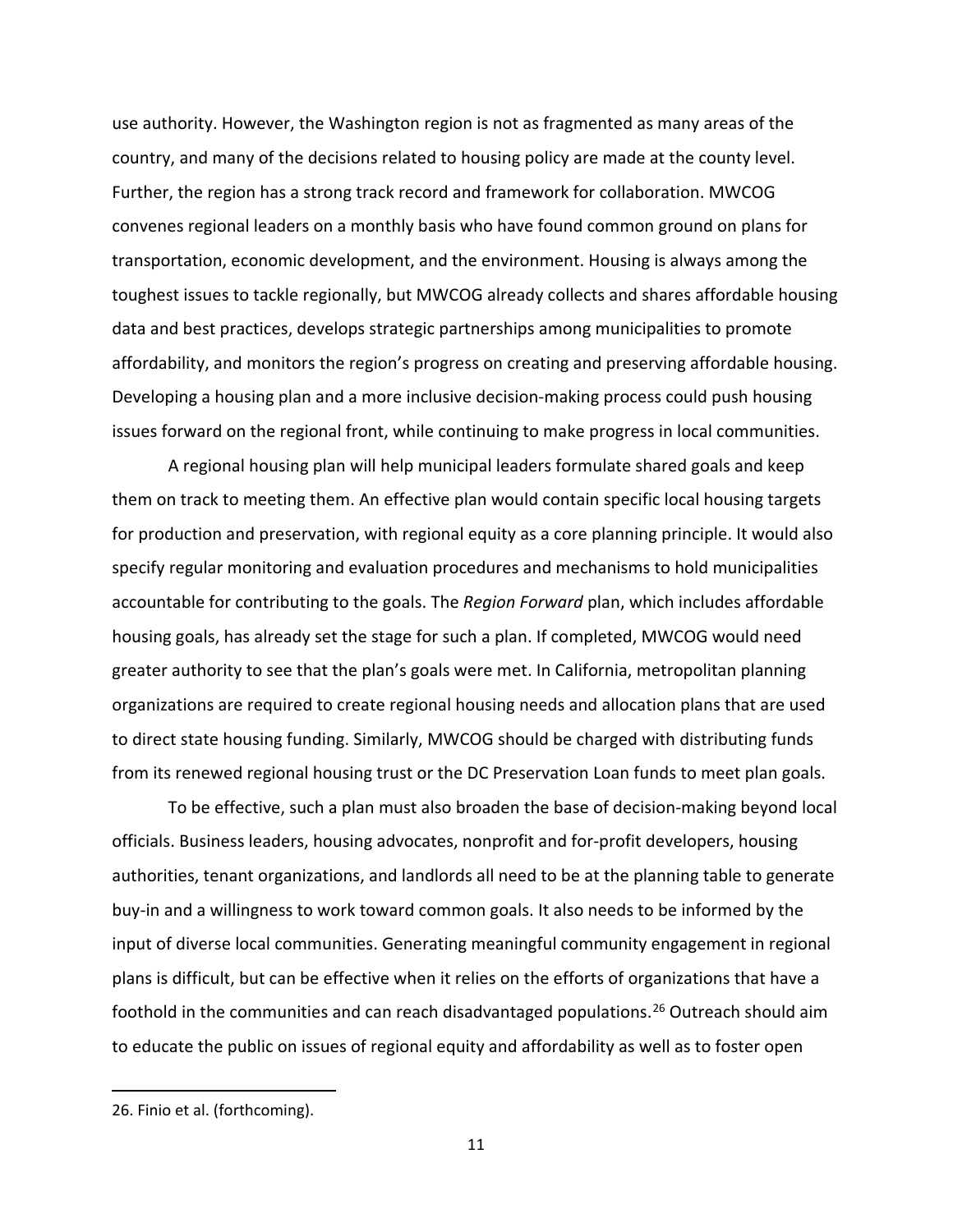dialogue about critical housing issues. Finally, planners and local policymakers need to be accountable for translating community feedback into plans and policies. A regional housing advisory committee made up of advocates and residents from across the region could advise planners on engaging diverse communities and ensure that their voices are reflected in the plan.

Such an ambitious agenda is not likely to arise overnight. However, it is possible to start small and make steady progress. Building a broader table for coordinated regional planning by convening more diverse stakeholders around affordable housing issues, creating more common language around existing policies, and expanding existing regional collaborations, such as those around homelessness, are some potential areas to begin. In the longer term, these small steps can build support for larger regional actions. Battles over issues such as increasing densities in the region's suburbs, inclusionary zoning in TOD sites, and adoption of anti-source-of-income discrimination laws will take more time, the cooperation of multiple sectors, and lot of political will. Municipalities that have already shown a willingness to adopt affordable housing policies, such as the District and Montgomery County, need to provide leadership for these longer-term efforts. By working together to leverage new funding sources, create programmatic efficiencies, and adopt coordinated policies, they can demonstrate success and set the framework for broader regional cooperation.

The Washington, DC region currently has some of the most progressive policies in the nation for building more inclusive and diverse neighborhoods. Despite its complex and layered governance structures, it has managed to achieve an exceptional level of coordination on a number of issues, and many other regions around the US look to it as an example of what is possible. However, it cannot continue to claim leadership on these issues if political, business, and community leaders are not willing to invest in the regional infrastructure it has already built and to look for new and creative ideas that will contribute to further progress.

12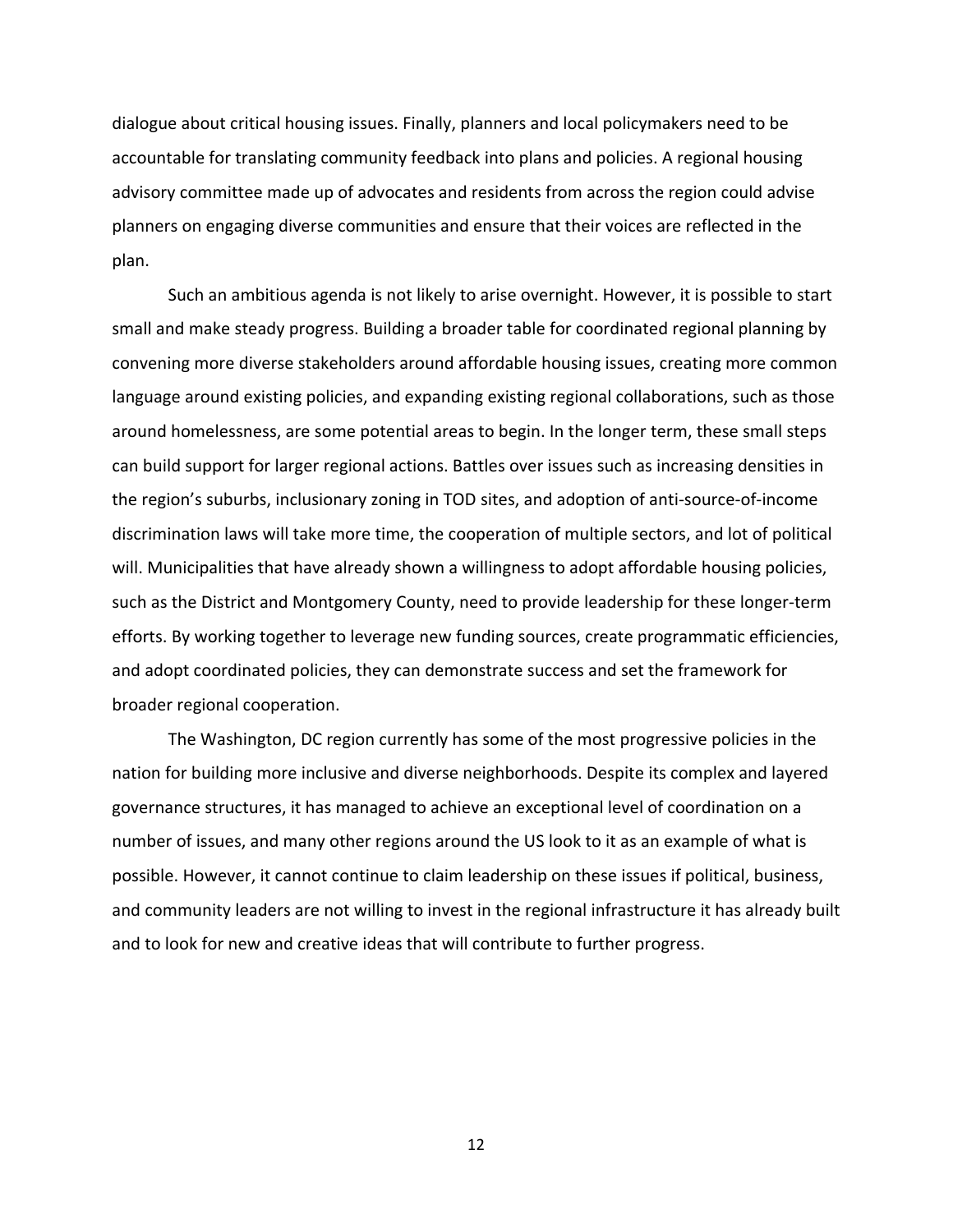#### **Bibliography**

- Berube, Alan. 2012. "Where the Grads Are: Degree Attainment in Metro Areas." The Brookings Institution, May 31. [http://www.brookings.edu/blogs/the-avenue/posts/2012/05/31](http://www.brookings.edu/blogs/the-avenue/posts/2012/05/31-educational-attainment-berube) [educational-attainment-berube](http://www.brookings.edu/blogs/the-avenue/posts/2012/05/31-educational-attainment-berube)
- Blumenthal, Pamela, John McGinty, and Rolf Pendall. 2016. *Strategies for Increasing Housing Supply in High-Cost Cities: DC Case Study*. Washington, DC: Urban Institute.
- Brookings Institution Center on Urban and Metropolitan Policy. 1999. *A Region Divided: The State of Growth in Greater Washington, DC*. Washington, DC: The Brookings Institution.
- Chapman, Hilary. 2016. *Homelessness in Metropolitan Washington*. Washington, DC: The Metropolitan Washington Council of Governments.
- City of Alexandria. 2016. *The City of Alexandria's Housing Trust Fund: From the 1980s to Today.*  Alexandria, VA: City of Alexandria, Office of Housing, April.
- Coalition for Nonprofit Housing and Economic Development. 2012. *A Decade of Progress: Investing in Lives and Neighborhood through the Housing Production Trust Fund*. Washington, DC: Coalition for Nonprofit Housing and Economic Development.
- Finio, Nicholas, Willow Lung-Amam, Brandon Bedford, Gerrit Knaap, Casey Dawkins, and Eli Knaap. Forthcoming. *Towards an Equitable Region: Lessons from Baltimore's Sustainable Communities Initiative*. Report to the Enterprise Community Partners.
- Florida, Richard. "Highest Levels of Overall Economic Segregation (All Metros)." 2015. Toronto: Martin Prosperity Institute, University of Toronto. [http://martinprosperity.org/content/highest-level](http://martinprosperity.org/content/highest-level-of-overall-economic-segregation-all-metros/)[of-overall-economic-segregation-all-metros/](http://martinprosperity.org/content/highest-level-of-overall-economic-segregation-all-metros/)
- Gallaher, Carolyn. 2016. *The Politics of Staying Put: Condo Conversion and Tenant Right-to-Buy in Washington, DC*. Philadelphia: Temple University Press.
- Hanlon, Bernadette, John Rennie Short, and Thomas J. Vicino. 2010. *Cities and Suburbs: New Metropolitan Realities in the US*. Oxford: Routledge.
- Hendey, Leah, Peter A. Tatian, and Graham MacDonald. 2014. *Housing Security in the Washington Region*. Washington, DC: Urban Institute and the Metropolitan Washington Council of Governments.
- Howell, Kathryn. 2014. *Accessing Opportunity: Housing Choice Vouchers and Affordable Housing in the Washington, DC Region*. Arlington, VA: George Mason University School of Public Policy, Center for Regional Analysis.
- Hyra, Derek. 2014. "The Back-to-the-City Movement: Neighbourhood Redevelopment and Processes of Political and Cultural Displacement." *Urban Studies* 52, no. 10: 1753-73.